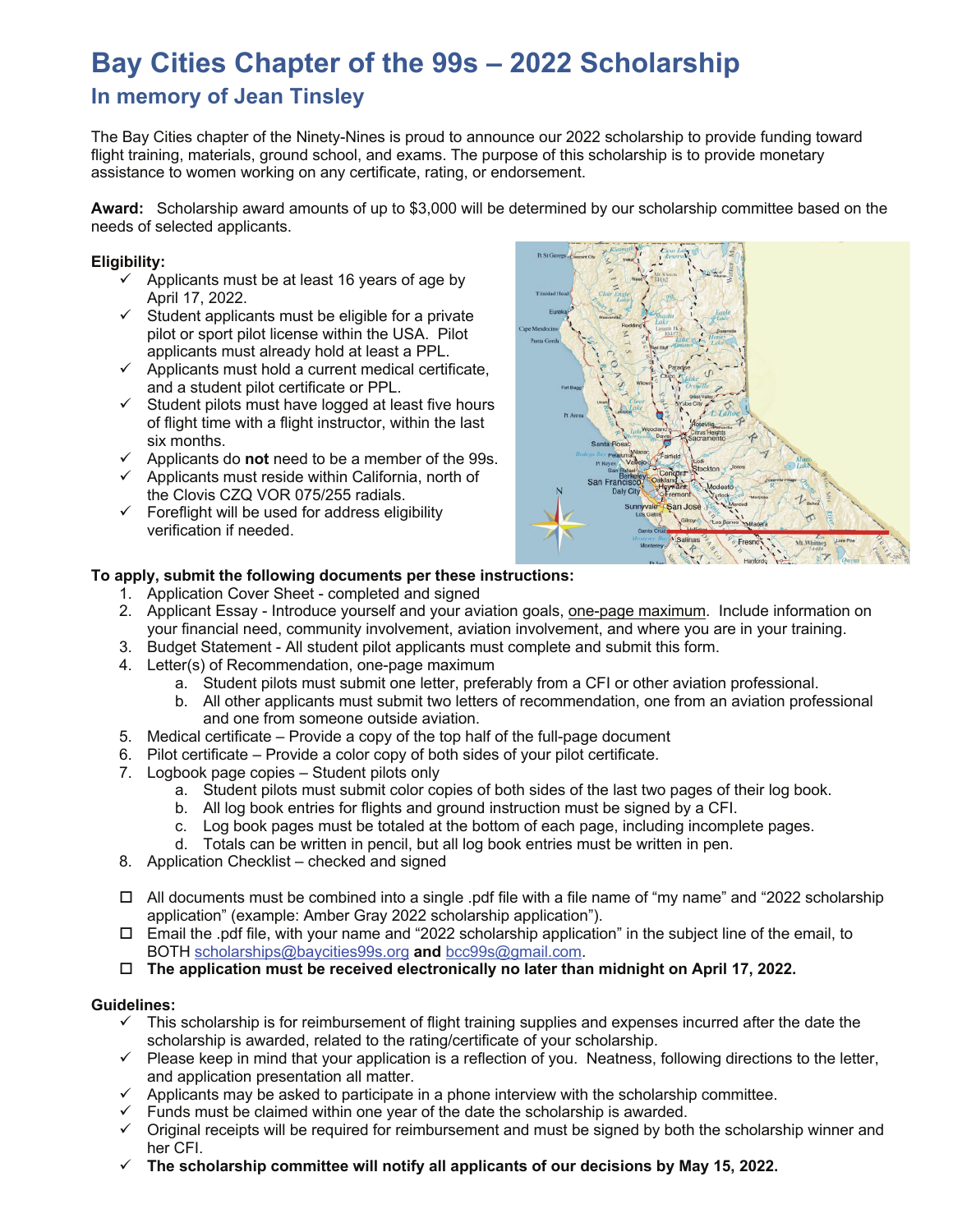# **Bay Cities Chapter of the Ninety-Nines 2022 Scholarship Application Application Cover Sheet**

| <b>Current Status (check one of the following):</b>                                                                                                             |
|-----------------------------------------------------------------------------------------------------------------------------------------------------------------|
| I am a student pilot working on my private pilot or sport pilot certificate.                                                                                    |
| I already hold a current pilot certificate, and would use this scholarship                                                                                      |
| Are you currently a member of the 99s? If so, which chapter?<br>(This is not a requirement for scholarship application, and is for informational purposes only) |

Hold Harmless Agreement: By submitting an application for this scholarship, all applicants agree to the following statement. Neither the Bay Cities chapter of the Ninety-Nines, Inc., the Southwest Section of The Ninety-Nines, Inc., The Ninety-Nines, nor their members, agents, or representatives are responsible for the quality of any training received with this scholarship, nor any accident, incident, or any other event which may occur while the recipient of the scholarship is performing flight training, education, technical training or activities related thereto. I hereby release the Ninety-Nines and any of its affiliated organizations from all actions, claims, or demand that I, my assignees, heirs, distributees, guardians, and legal representatives now have or may hereafter have for injury or damage resulting from my participation in any activities related to this scholarship.

**\_\_\_\_\_\_\_\_\_\_\_\_\_\_\_\_\_\_\_\_\_\_\_\_\_\_\_\_\_\_\_\_\_\_\_\_\_\_\_\_\_\_\_\_\_\_\_\_\_\_\_\_\_\_\_\_\_\_\_\_\_\_\_\_\_\_\_\_\_\_\_\_\_\_\_\_\_** 

Applicant signature: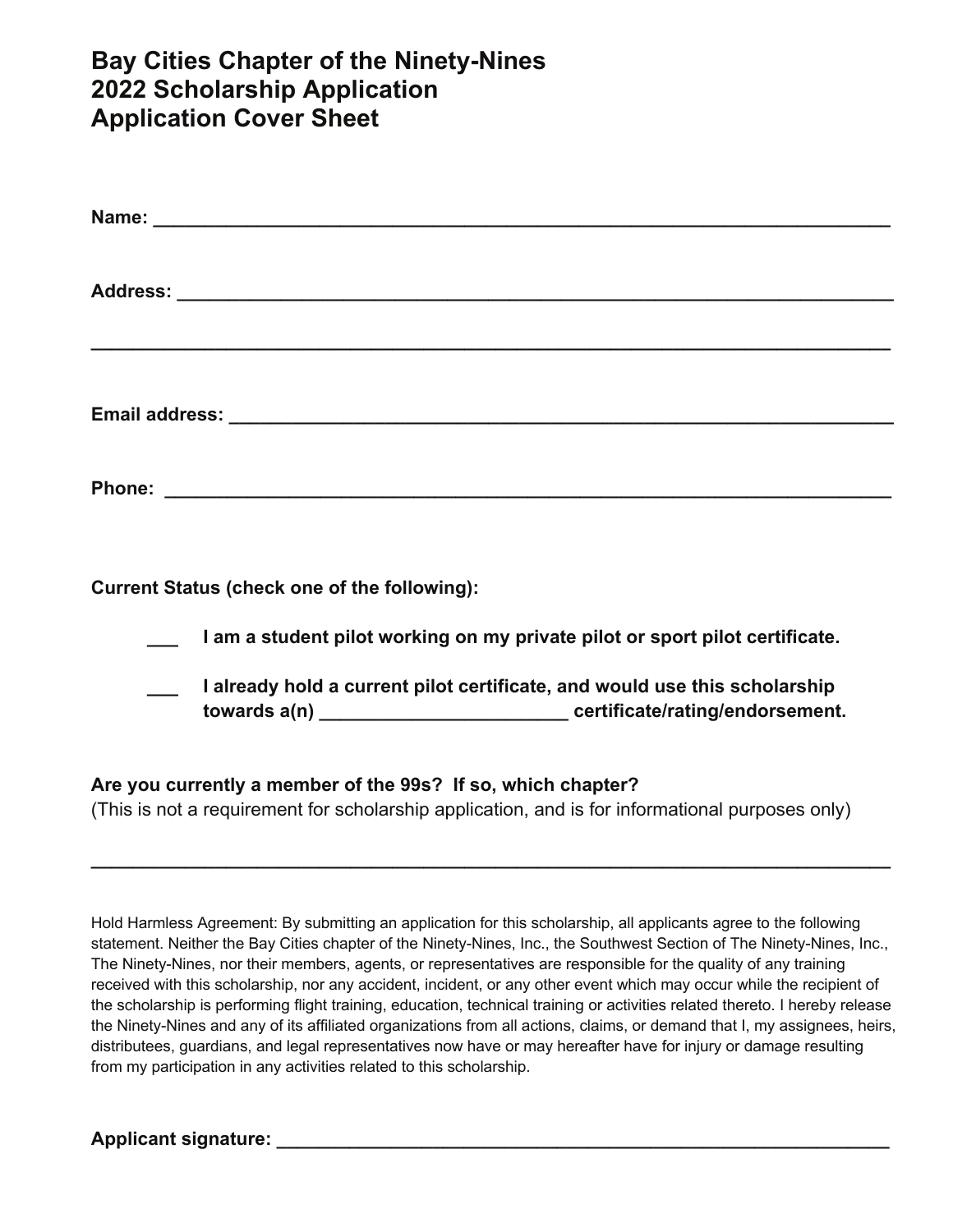# **Bay Cities Chapter of the Ninety-Nines 2022 Scholarship Application Budget Statement** - Student Pilots Only

**Name: \_\_\_\_\_\_\_\_\_\_\_\_\_\_\_\_\_\_\_\_\_\_\_\_\_\_\_\_\_\_\_\_\_\_\_\_\_\_\_\_\_\_\_\_\_\_\_\_\_\_\_\_\_\_\_\_\_\_\_\_\_\_\_\_\_\_\_\_\_\_**

#### **How far have you progressed in your flight training?**

| My first flight lesson was on:<br>Date:                 |  |  |  |
|---------------------------------------------------------|--|--|--|
| I am enrolled in, or have completed, ground school      |  |  |  |
| Course name/location:                                   |  |  |  |
| I have soloed                                           |  |  |  |
| I have completed at least one dual cross-country flight |  |  |  |
| I have completed one solo cross-country flight          |  |  |  |
| I have completed two solo cross-country flights         |  |  |  |
| I have passed the written exam                          |  |  |  |
| I have started check-ride prep                          |  |  |  |

**How much more do you believe it will cost for you to complete your Private or Sport certificate? Fill in the blanks below to estimate the total amount needed to complete your initial training.**

| Study and test prep materials, please list:     |             |                 |  |
|-------------------------------------------------|-------------|-----------------|--|
| Add'I ground instruction still needed:          | hours at \$ | per hour $=$ \$ |  |
| Aircraft rental time with flight instructor:    | hours at \$ | per hour $=$ \$ |  |
| Solo aircraft rental time:                      | hours at \$ | per hour $=$ \$ |  |
| Examiner check-ride fee:                        |             |                 |  |
| Any other add'l costs you foresee, please list: |             |                 |  |

\_\_\_\_\_\_\_\_\_\_\_\_\_\_\_\_\_\_\_\_\_\_\_\_\_\_\_\_\_\_\_\_\_\_\_\_\_\_\_\_\_\_\_\_\_\_\_\_\_\_\_\_\_\_\_\_\_\_\_\_\_\_\_\_\_\_\_\_\_\_\_\_\_\_\_\_\_\_\_\_\_\_\_\_\_\_\_\_\_\_\_\_  $\mathcal{L}_\mathcal{L} = \mathcal{L}_\mathcal{L} = \mathcal{L}_\mathcal{L} = \mathcal{L}_\mathcal{L} = \mathcal{L}_\mathcal{L} = \mathcal{L}_\mathcal{L} = \mathcal{L}_\mathcal{L} = \mathcal{L}_\mathcal{L} = \mathcal{L}_\mathcal{L} = \mathcal{L}_\mathcal{L} = \mathcal{L}_\mathcal{L} = \mathcal{L}_\mathcal{L} = \mathcal{L}_\mathcal{L} = \mathcal{L}_\mathcal{L} = \mathcal{L}_\mathcal{L} = \mathcal{L}_\mathcal{L} = \mathcal{L}_\mathcal{L}$  $\mathcal{L}_\mathcal{L} = \mathcal{L}_\mathcal{L} = \mathcal{L}_\mathcal{L} = \mathcal{L}_\mathcal{L} = \mathcal{L}_\mathcal{L} = \mathcal{L}_\mathcal{L} = \mathcal{L}_\mathcal{L} = \mathcal{L}_\mathcal{L} = \mathcal{L}_\mathcal{L} = \mathcal{L}_\mathcal{L} = \mathcal{L}_\mathcal{L} = \mathcal{L}_\mathcal{L} = \mathcal{L}_\mathcal{L} = \mathcal{L}_\mathcal{L} = \mathcal{L}_\mathcal{L} = \mathcal{L}_\mathcal{L} = \mathcal{L}_\mathcal{L}$ 

\_\_\_\_\_\_\_\_\_\_\_\_\_\_\_\_\_\_\_\_\_\_\_\_\_\_\_\_\_\_\_\_\_\_\_\_\_\_\_\_\_\_\_\_\_\_\_\_\_\_\_\_\_\_\_\_\_\_\_\_\_\_\_\_\_\_\_\_\_\_\_\_\_\_\_\_\_\_\_\_\_\_\_\_\_\_\_\_\_\_\_\_  $\mathcal{L}_\mathcal{L} = \mathcal{L}_\mathcal{L} = \mathcal{L}_\mathcal{L} = \mathcal{L}_\mathcal{L} = \mathcal{L}_\mathcal{L} = \mathcal{L}_\mathcal{L} = \mathcal{L}_\mathcal{L} = \mathcal{L}_\mathcal{L} = \mathcal{L}_\mathcal{L} = \mathcal{L}_\mathcal{L} = \mathcal{L}_\mathcal{L} = \mathcal{L}_\mathcal{L} = \mathcal{L}_\mathcal{L} = \mathcal{L}_\mathcal{L} = \mathcal{L}_\mathcal{L} = \mathcal{L}_\mathcal{L} = \mathcal{L}_\mathcal{L}$  $\mathcal{L}_\mathcal{L} = \mathcal{L}_\mathcal{L} = \mathcal{L}_\mathcal{L} = \mathcal{L}_\mathcal{L} = \mathcal{L}_\mathcal{L} = \mathcal{L}_\mathcal{L} = \mathcal{L}_\mathcal{L} = \mathcal{L}_\mathcal{L} = \mathcal{L}_\mathcal{L} = \mathcal{L}_\mathcal{L} = \mathcal{L}_\mathcal{L} = \mathcal{L}_\mathcal{L} = \mathcal{L}_\mathcal{L} = \mathcal{L}_\mathcal{L} = \mathcal{L}_\mathcal{L} = \mathcal{L}_\mathcal{L} = \mathcal{L}_\mathcal{L}$ \_\_\_\_\_\_\_\_\_\_\_\_\_\_\_\_\_\_\_\_\_\_\_\_\_\_\_\_\_\_\_\_\_\_\_\_\_\_\_\_\_\_\_\_\_\_\_\_\_\_\_\_\_\_\_\_\_\_\_\_\_\_\_\_\_\_\_\_\_\_\_\_\_\_\_\_\_\_\_\_\_\_\_\_\_\_\_\_\_\_\_\_

\_\_\_\_\_\_\_\_\_\_\_\_\_\_\_\_\_\_\_\_\_\_\_\_\_\_\_\_\_\_\_\_\_\_\_\_\_\_\_\_\_\_\_\_\_\_\_\_\_\_\_\_\_\_\_\_\_\_\_\_\_\_\_\_\_\_\_\_\_\_\_\_\_\_\_\_\_\_\_\_\_\_\_\_\_\_\_\_\_\_\_\_ \_\_\_\_\_\_\_\_\_\_\_\_\_\_\_\_\_\_\_\_\_\_\_\_\_\_\_\_\_\_\_\_\_\_\_\_\_\_\_\_\_\_\_\_\_\_\_\_\_\_\_\_\_\_\_\_\_\_\_\_\_\_\_\_\_\_\_\_\_\_\_\_\_\_\_\_\_\_\_\_\_\_\_\_\_\_\_\_\_\_\_\_  $\mathcal{L}_\mathcal{L} = \mathcal{L}_\mathcal{L} = \mathcal{L}_\mathcal{L} = \mathcal{L}_\mathcal{L} = \mathcal{L}_\mathcal{L} = \mathcal{L}_\mathcal{L} = \mathcal{L}_\mathcal{L} = \mathcal{L}_\mathcal{L} = \mathcal{L}_\mathcal{L} = \mathcal{L}_\mathcal{L} = \mathcal{L}_\mathcal{L} = \mathcal{L}_\mathcal{L} = \mathcal{L}_\mathcal{L} = \mathcal{L}_\mathcal{L} = \mathcal{L}_\mathcal{L} = \mathcal{L}_\mathcal{L} = \mathcal{L}_\mathcal{L}$  $\mathcal{L}_\mathcal{L} = \mathcal{L}_\mathcal{L} = \mathcal{L}_\mathcal{L} = \mathcal{L}_\mathcal{L} = \mathcal{L}_\mathcal{L} = \mathcal{L}_\mathcal{L} = \mathcal{L}_\mathcal{L} = \mathcal{L}_\mathcal{L} = \mathcal{L}_\mathcal{L} = \mathcal{L}_\mathcal{L} = \mathcal{L}_\mathcal{L} = \mathcal{L}_\mathcal{L} = \mathcal{L}_\mathcal{L} = \mathcal{L}_\mathcal{L} = \mathcal{L}_\mathcal{L} = \mathcal{L}_\mathcal{L} = \mathcal{L}_\mathcal{L}$ 

 **TOTAL** \$ \_\_\_\_\_\_\_\_\_\_\_\_

\_\_\_\_\_\_\_\_\_\_\_\_\_\_\_\_\_\_\_\_\_\_\_\_\_\_\_\_\_\_\_\_\_\_\_\_\_\_\_\_\_\_\_\_\_\_\_\_\_\_\_\_\_\_\_\_\_\_\_\_\_\_\_\_\_\_\_\_\_\_\_\_\_\_\_\_\_\_\_\_\_\_\_\_\_\_\_\_\_\_\_\_

#### **How do you plan to pay for the rest of your training if you are not awarded this scholarship?**

#### **When do you plan on completing your training?**

**How have you financed your training so far?** 

Applicant Signature \_\_\_\_\_\_\_\_\_\_\_\_\_\_\_\_\_\_\_\_\_\_\_\_\_\_\_\_\_\_\_\_\_\_\_\_\_\_\_\_\_\_ Date \_\_\_\_\_\_\_\_\_\_\_\_\_\_\_\_\_\_\_\_\_

Instructor Signature \_\_\_\_\_\_\_\_\_\_\_\_\_\_\_\_\_\_\_\_\_\_\_\_\_\_\_\_\_\_\_\_\_\_\_\_\_\_\_\_\_\_ Date \_\_\_\_\_\_\_\_\_\_\_\_\_\_\_\_\_\_\_\_\_